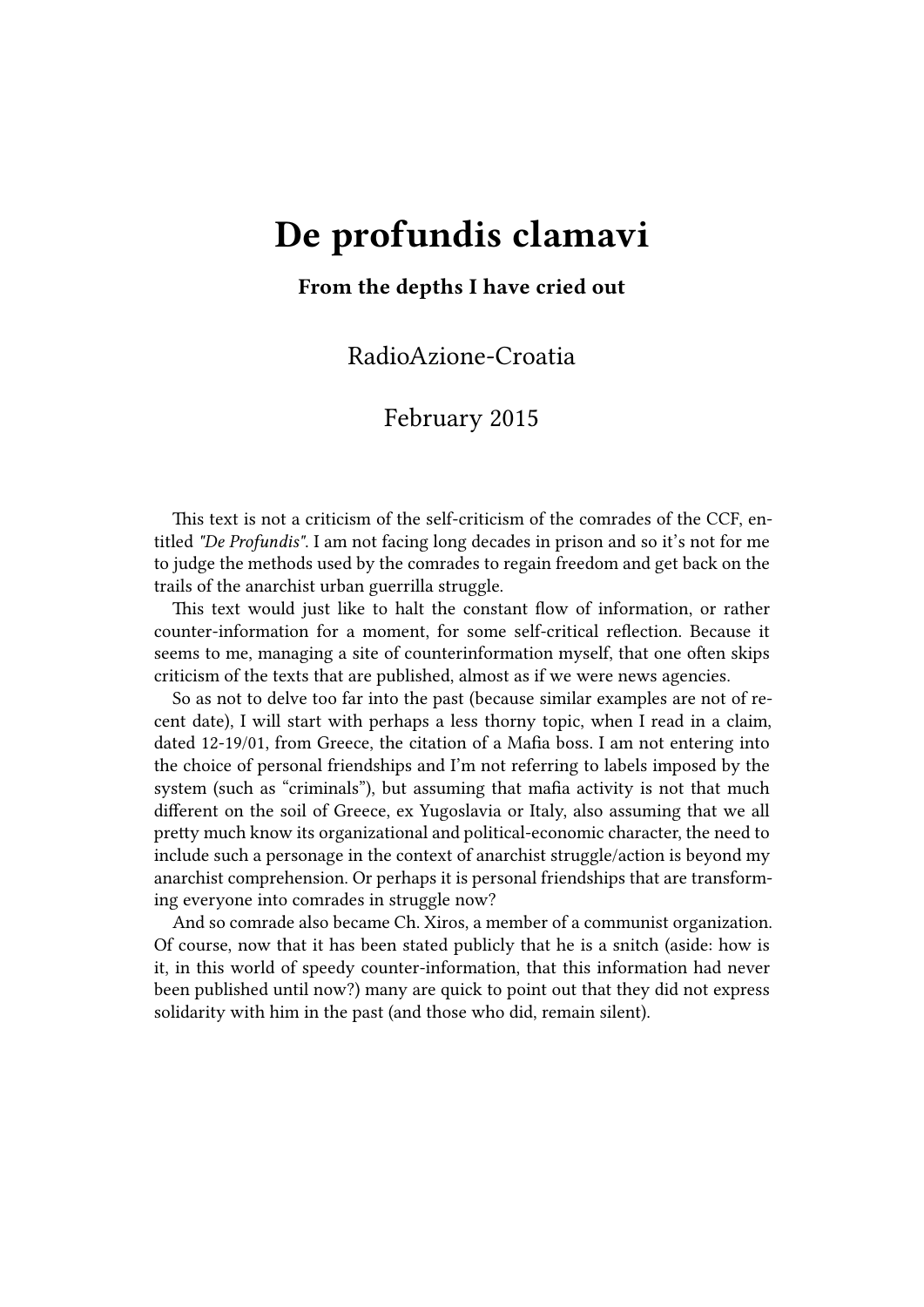But if he had not been an informer, a communist would be the anarchists' comrade, a person to give solidarity and support?

I, for my part, did not have any problem when I reported the news of the failed escape plan of the CCF, in adding that RadioAzione Croatia will never express solidarity with a communist.

Or maybe it is enough now just to pick up a gun to consider oneself comrades? Guerrillas of the world unite?

United in the struggle for the international revolution?

Kurdish, Palestinian, Basque resistance, Latin-American guerrillas of every kind, RAF, Action Directe…

Long live armed struggle in itself?

How else could I explain the names of the cells of the Informal Anarchist Federation (I emphasize "anarchist" and "informal"!) dedicated, for example, to Meinhof of the RAF or to Jorge Saldivia of the Chilean Manuel Rodriguez Patriotic Front then?

I ask myself why on earth comrades, not just those that signed with the names of members of these organizations, or those who refer to them in their texts, but also those who publish/read this news, find nothing contradictory in that?

Perhaps because, excuse my ignorance, a common anarchist-communist front has been created?

Maybe because we have things in common that unite us in the struggle? The ultimate goal?

Why must history repeat itself before we finally learn the difference between an authoritarian ideology and an anarchist idea that aims at the total destruction of the existent?

But if the difference between the two is such an abyss (at least in my conception of anarchy it is), should that not be reflected in practice?

Or have we forgotten that these communist guerrillas in the territories where they had more "luck", have contributed to the construction of a communist State?

And how can I, anarchist, then, go back and solidarize with people whose ideology has persecuted, tortured and murdered anarchists?

Today, side by side before the common enemy (?). Tomorrow in front of the people's courts. Today together as "political prisoners". Tomorrow in the people's jails.

What then does this expression "political prisoners", so common in anarchist circles, mean?

Perhaps to differentiate themselves from the other common prisoners, who are in jail for their acts and not for their ideas?

But also the fascists/nazis and the islamists are detained for their ideas. But, supporting my imprisoned anarchist comrades because of affinity with their ideas,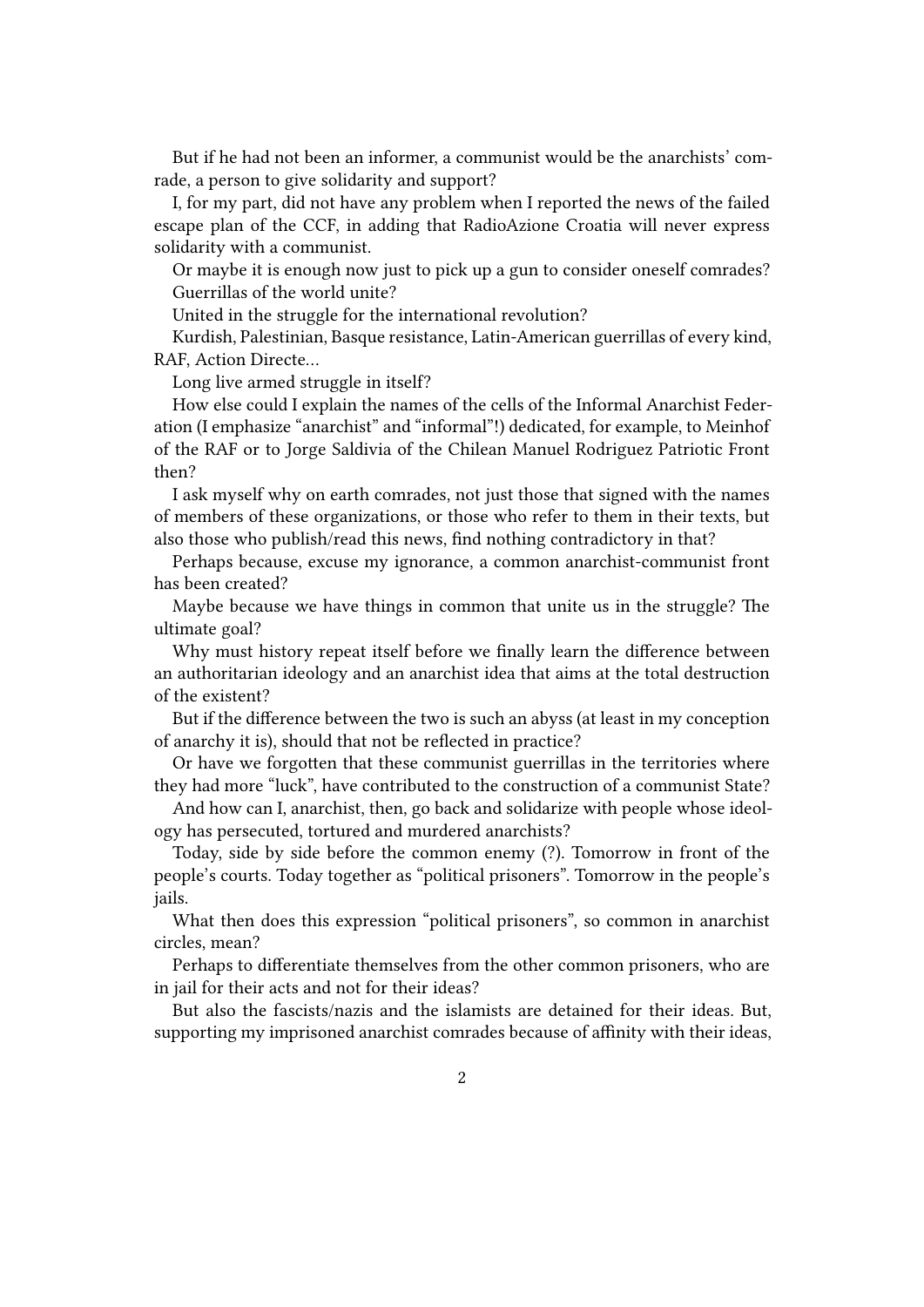how could I solidarize with "political prisoners" in general, whose ideas represent the enemy for me?

Yes, for my individualist-anarchist Ego the communists (and those like them), anti-authoritarians, anti-fascists (because I do not declare myself either antiauthoritarian or antifascist, because "anarchist" encompasses all of these and other "antis", and it is obvious that for those who feel the need to label themselves with these uncertain terms the anarchist is too free), are the same enemies as the fascists/nazis, democrats, the religious etc., like everything that is an obstacle to the realization of my ideas, my free life.

And all these communists, fascists/nazi, religious, democrats etc. have one enemy in common: the anarchist.

So, either I express my solidarity with all prisoners in general, for the obvious reason that they are locked up in prison, or just with imprisoned anarchists with whom I have affinity.

But never to "political prisoners".

And then, are not precisely anarchists opposed to labels, both inside and outside prison?

One thing that should be obvious and taken for granted (?): it is not action in itself that makes me akin to someone, but the thinking that drives this action.

Otherwise we could sign the next action "Margherita Cagol"/FAI cell.